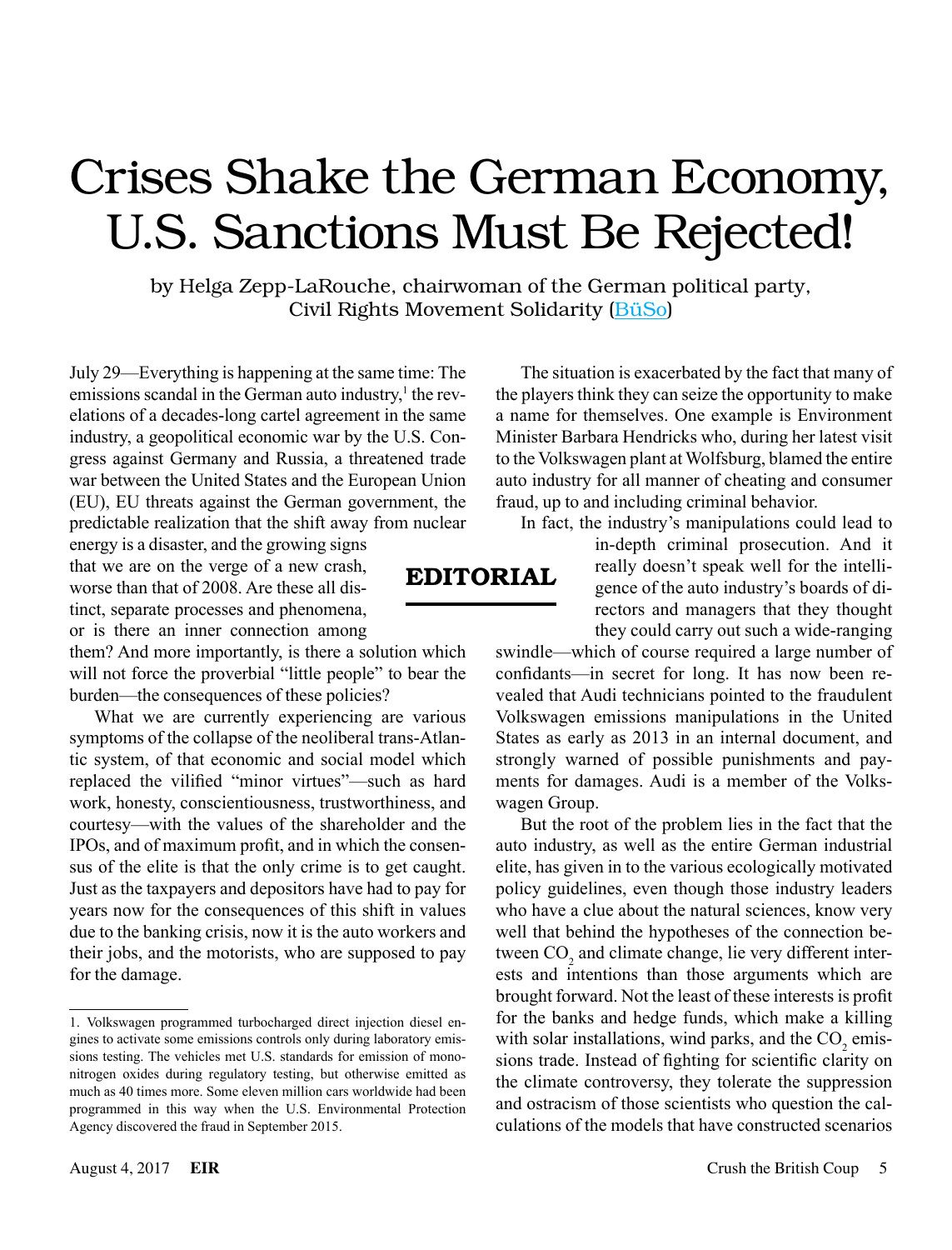of the connection between anthropogenic  $CO<sub>2</sub>$  and climate change.

The cowardice involved in capitulating to the dogma of anthropogenic climate change, almost inevitably led to the fact that the manipulation of auto emissions data posed no great ethical problem for them. The shift to a shareholder value society also unfortunately means that the boards of directors and the managers of the major companies lack scientific and technical competence, but have studied law. Volkswagen, by the way, had already created a sensation in 1987 with a foreign currency scandal.

Federal Transportation Minister Alexander Dobrindt, of the CSU, obviously wanted to seize the current opportunity as well, since, in the

*A Nord Stream pipeline facility.*

midst of the diesel scandal, he took the extraordinary measure of withdrawing certification of Porsche's Cayenne model. Porsche is also a member of the Volkswagen Group. And he imposed a compulsory recall of the 22,000 vehicles which had already been delivered throughout Europe, the cost of which must be borne entirely by the manufacturers—this action could entail a loss of jobs. The engines were produced by Audi, which was already charged with fraud by the head of Porsche's Works Council, which represents Porsche's workers.

Another aspect of these skyrocketing crises is, according to media reports in late July, an ongoing investigation by the EU Commission into a possible, decades-long illegal arrangement between the five German automakers—Daimler, BMW, Audi, Porsche, Volkswagen—and automotive supplier Bosch and possibly other companies, which set up 60 taskforces to coordinate vehicle development, suppliers, and markets. That is a practice which, by the way, is commonplace in other countries. German industry considers this investigation to be an EU attack.

## **The Attack by the U.S. Congress**

As if these scandals were not enough to ruin the image of the industrial elite of the auto sector and other sectors of German industry (after that of the banks), and therefore weaken the economy overall, now there are the new sanctions against Russia adopted by both houses of the U.S. Congress. These sanctions are the height of madness, and are an attack on all of European industry and whatever sovereignty the European nations have left.

Gazprom

The sanctions bill is based on a whole array of fabricated charges and made-up stories, according to which Russian President Putin allegedly manipulated the 2016 election in the United States, and intends to influence all elections in other countries in the same way, including those of U.S. allies. Furthermore, the power of the U.S. President to change American foreign policy is made subject to congressional approval. That would include, for example, his ability to lift the sanctions that Obama imposed by decree.

This is a blatant attempt by Wall Street, the secret intelligence apparatus called the "deep state," and the mainstream media, to fence in the President—that is, to rob him of his constitutional power to determine policy. President Trump's approval of this bill signifies a highly dangerous escalation, in response to which President Putin has already announced countermeasures. This also means that any company that does not abide by these regulations is itself the target of sanctions, which—in total violation of international law—signifies the extraterritorial application of American law.

In Article 257, under the headline "Ukrainian energy security," the bill states, among other things, that it is U.S. policy "to continue to oppose the Nord Stream 2 pipeline"—from Russia to the European Union, through the Baltic Sea—"given its detrimental impacts on the